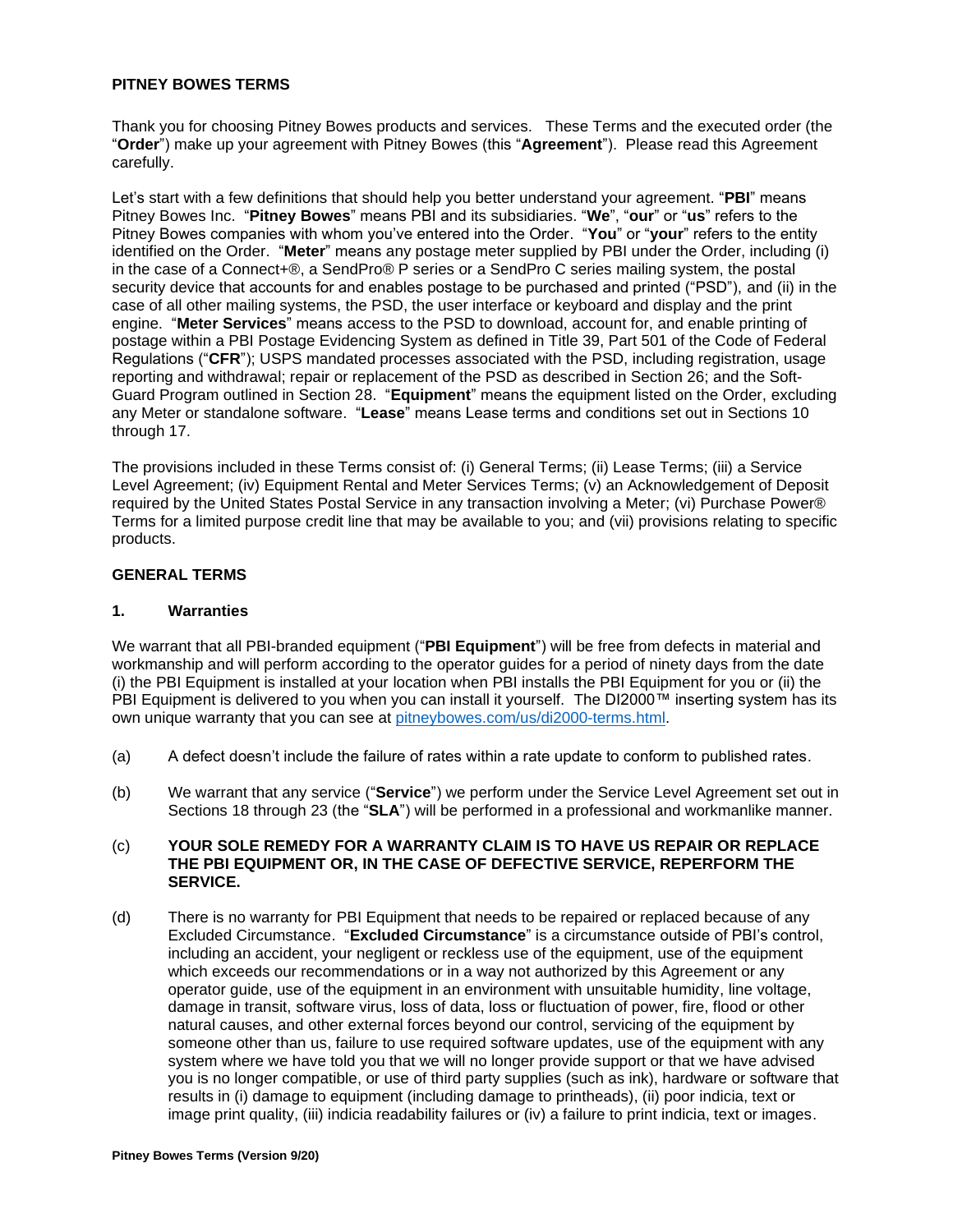- (e) The print engine(s), print engine components, structural components and printed circuit board assemblies supplied with or within the PBI Equipment may be reclaimed, reconditioned or remanufactured. These items are warranted to perform according to the same standards as the equivalent new item.
- (f) The warranty doesn't cover ink, integrated printhead/ink cartridges, ink rollers, toner and drum cartridges, ribbons and similar items ("**Consumable Supplies**").
- (g) **EXCEPT AS EXPRESSLY STATED IN THIS AGREEMENT, WE (ON BEHALF OF OURSELF AND OUR SUPPLIERS) MAKE NO OTHER WARRANTIES, EXPRESS OR IMPLIED, INCLUDING ANY WARRANTY OF MERCHANTABILITY OR FITNESS FOR A PARTICULAR PURPOSE AS TO THE EQUIPMENT OR SERVICES. WE MAKE NO REPRESENTATION OR WARRANTY AS TO ANY THIRD PARTY EQUIPMENT. WE AGREE TO PASS THROUGH TO YOU ALL THIRD PARTY EQUIPMENT WARRANTIES TO THE EXTENT PERMITTED.**

#### **2. Limitation of Liability**

**OUR TOTAL LIABILITY (INCLUDING ANY LIABILITY OF OUR SUPPLIERS) IS LIMITED TO THE FEES PAID BY YOU FOR THE APPLICABLE EQUIPMENT OR SERVICES. NEITHER WE NOR OUR SUPPLIERS IS LIABLE FOR ANY: (I) DAMAGE YOU MAY INCUR BY REASON OF YOUR MISUSE OR NEGLIGENT USE OF THE EQUIPMENT OR YOUR NEGLIGENT ACTS OR OMISSIONS OR (II) INDIRECT, INCIDENTAL, CONSEQUENTIAL, OR PUNITIVE DAMAGES OF ANY NATURE WHATSOEVER, INCLUDING COMMERCIAL LOSS, OR LOST PROFITS, DATA OR GOODWILL, FOR ANY MATTER RELATING TO THIS AGREEMENT.**

### **3. Default and Remedies**

- (a) If you don't make any payment within three days after the due date shown on our invoice, you breach any other obligation under this Agreement or under any other agreement with Pitney Bowes and such breach continues for thirty days after we give you notice or you become insolvent or file for bankruptcy, you will be in default and we may:
	- (i) cancel this Agreement and any other agreements Pitney Bowes has with you;
	- (ii) require you to pay to us immediately all amounts payable under the Lease or other agreements, whether then due or payable in the future;
	- (iii) disable the Meter;
	- (iv) require you to return the Equipment and Meter, and delete or remove software; and deny you access to software;
	- (v) if you don't return the Equipment, require you to immediately pay to us an amount equal to the value of the Equipment, as determined by us;
	- (vi) charge you a late charge for each month that your payment is late;
	- (vii) charge you a check return fee for payments made by you with insufficient funds; and
	- (viii) pursue any other remedy, including repossessing the Equipment and Meter without notice to you. To the extent permitted by law, you waive any notice of our repossession or disposition of the Equipment or Meter. By repossessing the Equipment or Meter, we aren't waiving our right to collect the balance due.
- (b) You agree to pay all our costs, including attorneys' fees, incurred in enforcing our rights.
- (c) We may suspend any services during any period that your account is more than thirty days past due.

#### **4. Taxes**

You agree to pay us for all applicable sales, use, property or other taxes (excluding taxes on net income) related to the Lease or Equipment rental agreement or Meter Services agreement based on or measured by your payments, the Equipment, Equipment location, Meter and Meter location. We will determine the amount of all property and similar taxes to be charged to you based on our reasonable valuation of the Equipment or of the Meter, taking into consideration tax rates and depreciation. If any of these taxes are applicable, you agree to pay a tax administrative charge set by us without reference to the tax charged or services performed; such fee and charge won't exceed a total of \$35 per year for each Lease schedule or Equipment rental agreement or Meter Services agreement.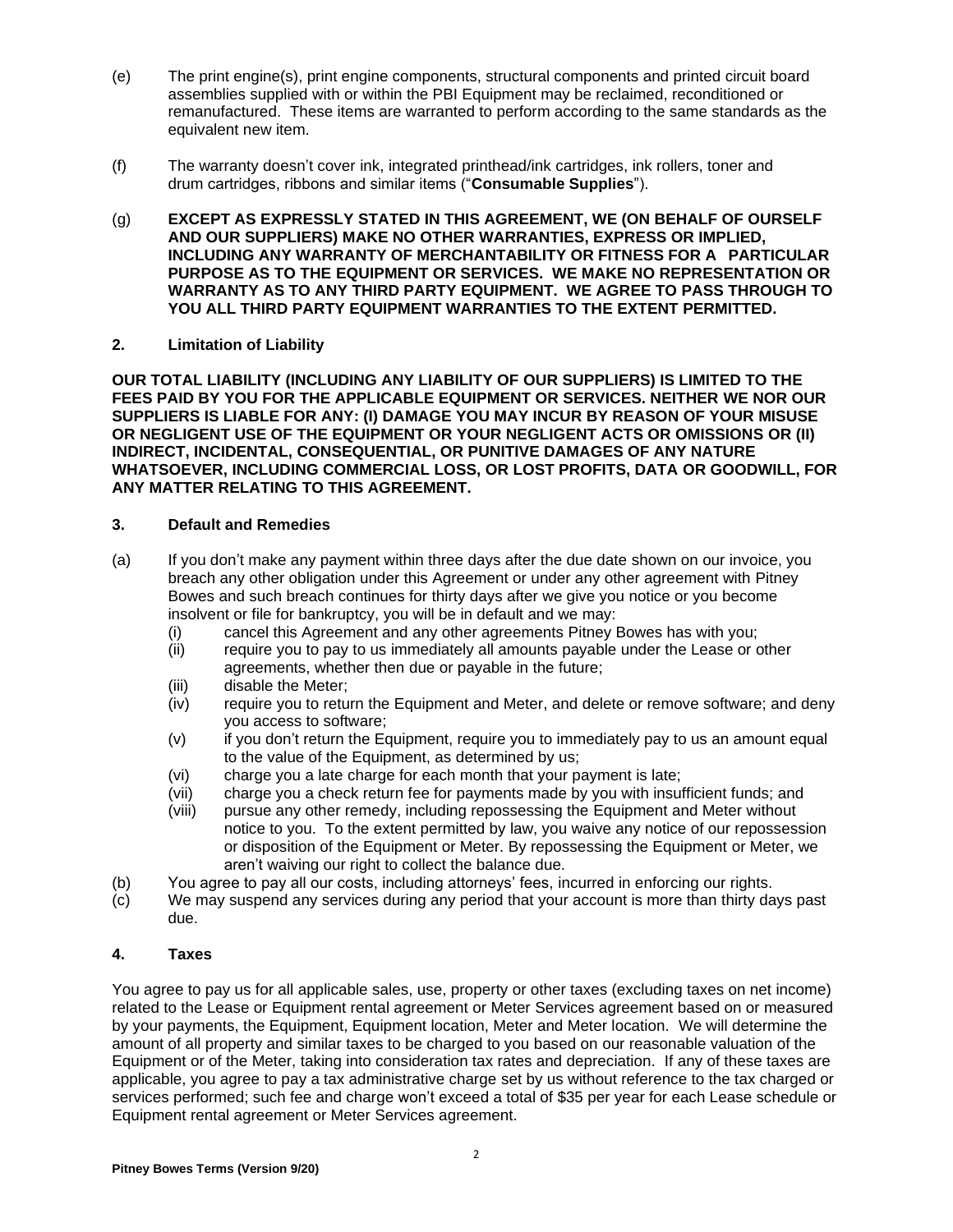# **5. Embedded Software; Applications**

(a) Our Equipment may contain embedded software. For embedded software, you agree that: (i) we and our licensors own the copyrights and other intellectual property to it; (ii) you are licensed only to use it with our Equipment in which it resides; (iii) you won't copy, modify, de-compile, or attempt to unbundle, reverse engineer or create derivative works of it; and (iv) you won't distribute or disclose it (or any portion) to anyone. Technical support for embedded software will be given according to the SLA covering the Equipment with the embedded software.

(b) Certain products and services may provide you an opportunity to access applications provided by us or a third party. Each application you access will have its own terms and conditions applicable to your use of that application located within it, and by using the application you agree to those terms and conditions.

# **6. Internet Access Point**

The internet connectivity for the Equipment or Meter may use an internet access point provided by us. You may only use this access point for connectivity between the Equipment or Meter and the internet and for no other purpose. You agree to pay all costs resulting from the use of the access point in violation of this restriction.

# **7. Security Interest**

You grant us a purchase money security interest in the Equipment, any replacements, and any proceeds from the sale of the Equipment, to secure payment of any balance due. We have the right to recover the Equipment if you haven't paid for it. We may file a copy of this Agreement as a financing statement with the State authorities. If you are leasing Equipment, you authorize us to file a Uniform Commercial Code financing statement naming you as debtor/lessee with respect to the Equipment in order to protect our interest in the Equipment.

# **8. Analog Connectivity**

**IF YOU USE AN ANALOG CONNECTION FOR YOUR MAILING SYSTEM, YOU ACKNOWLEDGE THAT THE ANALOG CONNECTIVITY IS PROVIDED BY A THIRD PARTY SUPPLIER. NEITHER WE NOR OUR SUPPLIERS PROVIDE ANY WARRANTY WITH RESPECT TO THE FUNCTIONALITY OR QUALITY OF THE ANALOG CONNECTION. IF THE THIRD PARTY SUPPLIER NO LONGER PROVIDES ANALOG CONNECTION CAPABILITY, WE WON'T BE RESPONSIBLE FOR PROCURING AN ALTERNATIVE SUPPLIER AND YOU WILL HAVE TO USE A DIGITAL CONNECTION.**

# **9. Miscellaneous**

- (a) We will use your information in accordance with our [Privacy Statement.](http://www.pitneybowes.com/us/legal/privacy-statement.html)
- (b) You agree to use the Equipment and Meter only for business or commercial purposes, and not for personal, family, or household purposes.
- (c) We aren't responsible for any delay or failure to perform resulting from causes outside of our control.
- (d) You may not assign this Agreement without our prior written consent. Any assignment without our consent is void.
- (e) Payments aren't subject to setoff or reduction.

### (f) **ANY LEGAL ACTION YOU FILE AGAINST US MUST BE STARTED WITHIN ONE YEAR AFTER THE EVENT GIVING RISE TO YOUR CLAIM. YOU WAIVE ANY RIGHT TO TRIAL BY JURY IN ANY ACTION RELATED TO THIS AGREEMENT.**

(g) We can only change this Agreement if we both agree to do so in writing. You may use a purchase order to offer to obtain equipment or services but none of its provisions will modify or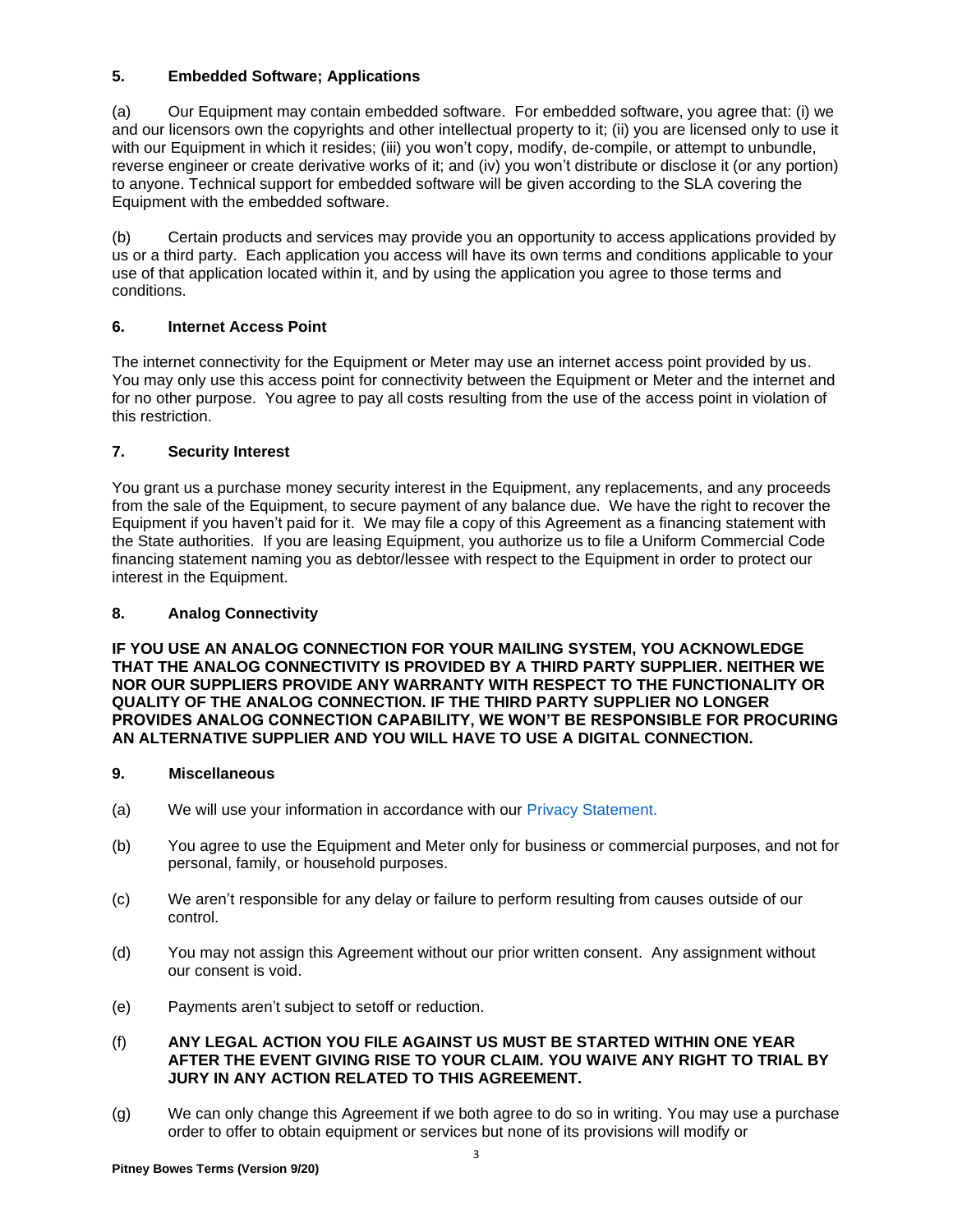supersede these provisions unless we expressly agree in writing. If any provision in this Agreement is found to be invalid or unenforceable, the remaining provisions won't be affected.

- (h) Our respective rights and obligations under Sections 2 (Limitation of Liability), 3 (Default and Remedies) and 4 (Taxes) will survive termination of this Agreement.
- (i) We may deliver any notice and other communication to you under this Agreement by email to the email address that we have on file for you. You agree to the delivery of these notices and other communications by email. We may call you at any number you give to us.
- (j) This Agreement is governed by the laws of the State of Delaware.
- (k) You agree that we can use your name in a client list and identify you as a client when communicating with prospective clients, in each case along with our product or service that you are using. You agree that we can use your name and logo in marketing content, including in an advertising campaign, with your prior consent.
- (l) You agree to comply with all applicable export control laws and regulations.

# **LEASE TERMS**

### **10. Lease of Equipment; Provider of Leasing Services**

If you are leasing Equipment, these Lease terms apply. PBI is the manufacturer of the Equipment. Pitney Bowes Global Financial Services LLC, a wholly-owned subsidiary of PBI, or one of its subsidiaries ("PBGFS"), provides you with the leasing services. The term of this Lease is the number of months stated on the Order (the "**Lease Term**"). **You may not cancel this Lease for any reason and all payment obligations under this Lease are unconditional.** You understand that we own the Equipment. PBI owns any Meter as USPS regulations require. Except as stated in Section 13, you don't have the right to become the owner of the Equipment at the end of the Lease Term.

#### **11. Lease Commencement Date**

If none of the Equipment on your Order includes installation, the Lease Term commences on the date as of which all of the Equipment has shipped. If your Order includes installation of any Equipment (the "**Install Equipment**"), then your Lease Term will commence on the date as of which all Equipment has shipped and all of the Install Equipment has been installed; provided, however, that if (i) PBI has been ready, willing and able to install all of the Install Equipment and (ii) 90 days have passed since the Install Equipment has shipped (the "**Install Period**") but PBI has been unable to install the Install Equipment as a result of any action or inaction by you, then the Lease Term shall commence on the last day of the Install Period. You agree that the Install Period provides you with an adequate amount of time to be able to allow PBI to install the Install Equipment and that you will take any and all actions necessary to enable the installation.

#### **12. Payment Terms**

We will invoice you quarterly in advance for all payments on the Order, unless the Order says otherwise (each such payment is a "**Periodic Payment**"). You will make each Periodic Payment by the due date shown on our invoice. Your Periodic Payment may include a one-time origination fee, amounts carried over from a previous lease, software license and maintenance fees and other charges. Any Meter Services fees, SLA fees and subscription fees (collectively "**PBI Payments**") will be included with your Periodic Payment and begin with the start of the Lease Term. After the Lease Term, your Periodic Payment will increase if your PBI Payments increase.

#### **13. End of Lease Options**

During the 90 days before your Lease ends, you may, unless you are in default: (i) enter into a new lease or an amended lease with us; (ii) purchase the Equipment "as is, where is" for its fair market value; or (iii) return the Equipment and Meter in their original condition, reasonable wear and tear excepted, and pay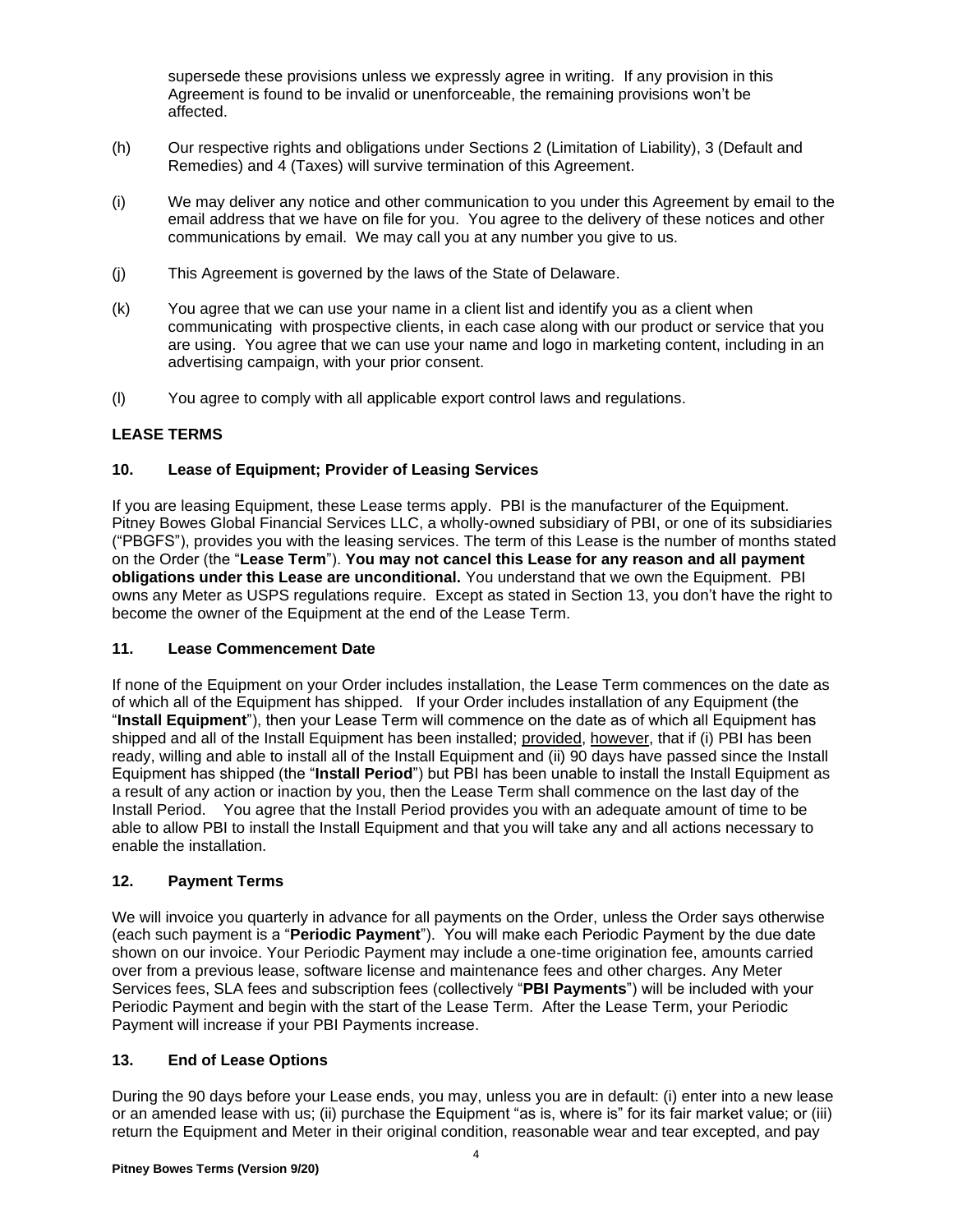us our then applicable processing fee (including any equipment return fee). If you return the Equipment and Meter, you will, as specified by us, either properly pack and return them to us in the return box and with the shipping label provided by us or furnish them to a service carrier specified by us to pick up and ship them to us. If you don't do one of the things listed in clause (i), (ii) or (iii) above, you will be deemed to have agreed to enter into successive month to month extensions of the term of this Lease. You may choose to cancel the automatic extensions at any time by giving us 30 days' written notice by creating a case at [pitneybowes.com/us/contact-us.html](http://www.pitneybowes.com/us/contact-us.html) (follow the instructions under "how to create a case"). Upon cancellation, you agree to either return all items as provided in this Section 13 or purchase the Equipment.

### **14. WARRANTY AND LIMITATION OF LIABILITY**

**PBI PROVIDES YOU WITH THE LIMITED WARRANTIES IN SECTION 1. PBGFS MAKES NO WARRANTIES, EXPRESS OR IMPLIED, INCLUDING ANY WARRANTY OF MERCHANTABILITY, FITNESS FOR A PARTICULAR PURPOSE, OR FREEDOM FROM INTERFERENCE OR INFRINGEMENT, AND PBGFS ISN'T LIABLE FOR ANY LOSS, DAMAGE (INCLUDING INCIDENTAL, CONSEQUENTIAL OR PUNITIVE DAMAGES) OR EXPENSE CAUSED DIRECTLY OR INDIRECTLY BY THE EQUIPMENT.**

### **15. Equipment Obligations**

You will keep the Equipment free from liens and in good condition and working order. We may inspect the Equipment and related maintenance records. You may not move the Equipment from the location specified on the Order without our prior written consent.

### **16. Risk of Loss and ValueMAX® Program**

- (a) You bear the entire risk of loss, theft, damage or destruction to the Equipment from the date of shipment by us until the Equipment is returned to, and received by, us, regardless of cause, ordinary wear and tear excepted ("**Loss**"). No Loss will relieve you of any of your obligations under this Lease. You must immediately notify us in writing of any Loss. To protect the Equipment from loss, you will either: (i) keep the Equipment insured against Loss for its full replacement value under a comprehensive policy of insurance or other arrangement that is reasonably satisfactory to us ("**Insurance**"); or (ii) be enrolled in PBGFS' ValueMAX program described in paragraph (b) below.
- (b) YOU MUST CALL US AT 1-800-732-7222 OR GO TO [www.pitneybowes.com/us/valuemaxoptout](http://www.pitneybowes.com/us/valuemaxoptout) AND PROVIDE US WITH EVIDENCE OF INSURANCE IF YOU DO NOT WISH TO BE ENROLLED IN THE VALUEMAX PROGRAM. If you don't provide evidence of Insurance and haven't previously enrolled in our equipment replacement program (ValueMAX), we may include the Equipment in the ValueMAX program and charge you a fee, which we will include as an additional charge on your invoice. We will provide written notice reminding you of your Insurance obligations described in paragraph (a) above. If the Equipment is included in the ValueMAX program and any Loss occurs (other than from your gross negligence or willful misconduct, which is not covered by ValueMAX), we will (unless you are in default) repair or replace the Equipment. We aren't liable to you if we terminate the ValueMAX program. By providing the ValueMAX program, we aren't offering or selling you insurance; accordingly, regulatory agencies haven't reviewed this Lease, this program or its associated fees, nor are they overseeing our financial condition.

# **17. Other Lease Terms**

- (a) If more than one lessee is named in this Lease, liability is joint and several. You, and any guarantor signing the Order or any documents executed in connection with this Lease, agree to furnish us financial information upon request. Each of these persons authorizes us to obtain credit reports on them now and in the future.
- (b) You may not assign or sublet the Equipment, the Meter or this Agreement without our prior written consent. Any assignment without our consent is void. We may sell or assign all or part of this Lease or the Equipment but it will not affect your rights or obligations.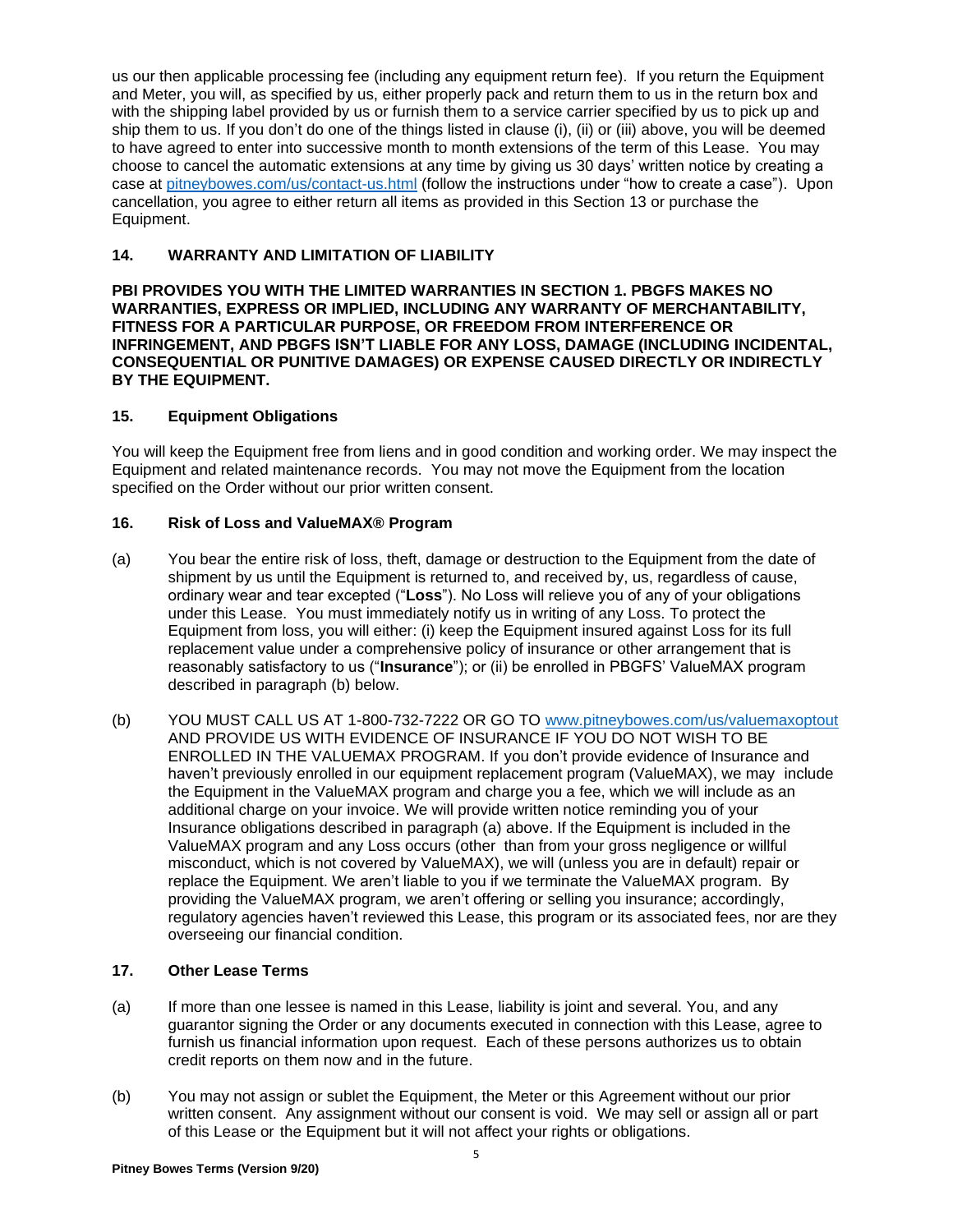(c) We will provide you with a welcome letter by email.

# **SERVICE LEVEL AGREEMENT**

## **18. Applicability of SLA**

This SLA section applies to you if we have entered into an agreement to provide service for any Equipment we lease, rent or sell on the Order, excluding any DI2000 (the covered equipment is called "**Covered Equipment**").

# **19. Service Level Options**

(a) (i) If you sign up for **Standard SLA** on the Order, PBI will provide at its option either repair or replacement services for the Covered Equipment during the Initial Service Term or any Renewal Service Term (each term as defined in Section 20) (the "**Service Term**"). You are also entitled to: (x) replacement printheads for Covered Equipment without additional charge, except for printheads which need to be replaced as a result of any Excluded Circumstance, and except for integrated printhead/ink cartridges; and (y) two preventative maintenance service calls per calendar year. PBI will notify you when preventative maintenance is due or you can request preventative maintenance service. If your Covered Equipment needs repair, PBI may provide repair by remote access, diagnostics and service and/or by on-site repair service. Repair service is provided only for damage resulting from normal wear and tear. Repair service may include the use of new, reconditioned, or remanufactured parts and assemblies. PBI will provide parts or assemblies for discontinued equipment (or equipment not marketed as new) only if available. If PBI deems it necessary, PBI will dispatch a service technician to arrive at your location for on-site service. You won't incur hourly charges unless service is performed outside Normal Working Hours, which will be done only with your consent. "**Normal Working Hours**" means 8 a.m. – 5 p.m., Monday – Friday, excluding PBI- observed U.S. holidays, in the time zone where the Equipment or other items are located.

(ii) If PBI determines that replacement of Covered Equipment is necessary, PBI will, at no additional cost to you, promptly ship new, reconditioned, or remanufactured equipment of the same or a functionally equivalent model to replace the affected Covered Equipment. Unless PBI instructs you otherwise, within five days of receiving the replacement equipment, you must pack the Covered Equipment to be replaced in the shipping carton that contained the replacement equipment, place the pre-paid return address label on the carton, and return it to PBI. You are responsible for the Covered Equipment until PBI receives it.

(b) If you are eligible to receive **Performance SLA** under our policies and you sign up for Performance SLA on the Order, you will be entitled to receive: (i) all coverage provided under Standard SLA; and (ii) one two-hour application consultation for your mailing and shipping needs. If PBI determines that on-site service is necessary, PBI will use commercially reasonable efforts to have a service technician on-site (during Normal Working Hours only) within 4 hours or 8 hours, as specified on the Order, after PBI has determined that it can't resolve the issue remotely (the "**Response Time Commitment**"). The Response Time Commitment relates solely to the arrival of a technician at your location. It isn't a guaranteed resolution of the problem within the Response Time Commitment period, and it doesn't guarantee that all parts necessary to make a repair will be on-site within this time frame. The Response Time Commitment does not apply to Service designated as service by replacement, relocation services, software maintenance, preventative maintenance, operator training, or other services not essential to repair the Covered Equipment. If the Covered Equipment is moved from its original location, PBI may, at its option, remove the Response Time Commitment. If this happens, you will receive Standard SLA and we will adjust the SLA charges payable by you appropriately. If we don't meet the Response Time Commitment, we will provide you with a credit equal to the difference between the cost of Standard SLA and Performance SLA for three months. In order to receive this credit, you must use a credit request form which you can obtain from your service technician or by calling the Customer Care Center. The credits are limited to credits for four failures to meet the Response Time Commitment in any twelve-month period during the Service Term. **These remedies are your sole remedy for PBI's failure to meet the Response Time Commitment.**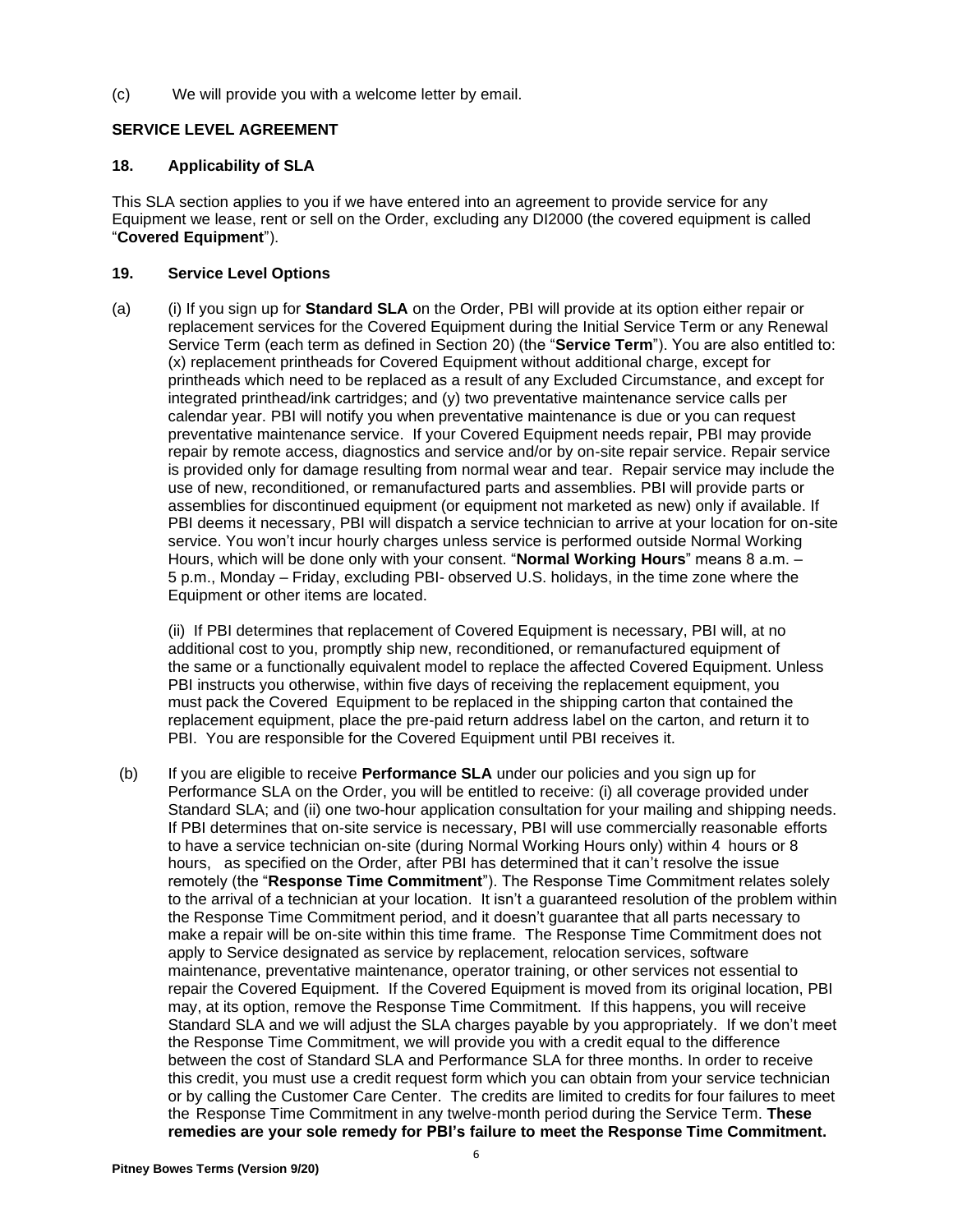# **20. Service Term**

PBI will provide you with Service for twelve months, if you don't have a Lease, or for the Lease Term, if you are leasing Equipment (the "**Initial Service Term**"). **SERVICE AUTOMATICALLY RENEWS FOR CONSECUTIVE ONE YEAR TERMS (EACH A "RENEWAL SERVICE TERM") UNLESS YOU TERMINATE YOUR SERVICE AS PROVIDED BELOW OR THE LEASE EXPIRES OR IS TERMINATED OR THE RENEWAL IS PROHIBITED BY LAW.** If you don't wish to renew Service, you must deliver a written notice (the "**Termination Notice**") at least 60 days (or 30 days if you are in Wisconsin) prior to the renewal of the term to us at 2225 American Drive, Neenah, WI 54956 or you may notify us by creating a case at [pitneybowes.com/us/contact-us.html](http://www.pitneybowes.com/us/contact-us.html) (follow the instructions under "how to create a case"). Your Termination Notice must include your customer account number and lease number (if applicable). PBI reserves the right not to renew your SLA for any reason.

# **21. SLA Fees**

You will pay the SLA fees for the Initial Service Term and any Renewal Service Term(s). We may increase the SLA fees after the Initial Service Term, and any increases will be reflected on your invoice. If you receive service for repairs caused by any Excluded Circumstance, PBI will charge you for the service at PBI's current hourly rates and for any required parts. If you exceed the cycle volume of your Equipment specified on the Order, PBI may bill you for the additional cycles over the specified cycle volume (the additional cycles are called the "**Overage**"). The charge will be determined by reference to the rate in effect at the time that we determine that an Overage exists.

### **22. Service Changes**

PBI may modify its Service by giving written notice to you (a "**Service Change Notice**"), which will state whether the change is material. After receiving a Service Change Notice, if the change is material, you may terminate Service by giving us a termination notice at the address indicated in Section 20 or you may create a case at [pitneybowes.com/us/contact-us.html](http://www.pitneybowes.com/us/contact-us.html) (follow the instructions under "how to create a case").

#### **23. Additional Service Terms**

You can't elect to have Service apply to some but not all of the items of Equipment. Service doesn't include services and repairs that are made necessary due to any Excluded Circumstance. Service excludes the supply of postal and carrier rate changes and Consumable Supplies. If you replace any of your Covered Equipment during the Service Term, and the replacement Equipment qualifies for Services, PBI will automatically enroll you for maintenance coverage on the new Equipment at PBI's then current annual rates. If you acquire an attachment, or add a unit, to your Covered Equipment, PBI will provide coverage for each attachment or unit which we determine qualifies for coverage under the SLA and adjust your rate accordingly. If you choose not to continue coverage on the replacement Equipment, attachment or unit, you may cancel Service for the item within thirty days of the date of your initial invoice for the item from PBI. If you cancel, any further maintenance or repair services on the Equipment, attachment or unit will be subject to PBI's current rates. Standard SLA will apply to rented Equipment at no additional charge.

# **EQUIPMENT RENTAL AND METER SERVICES TERMS**

#### **24. Equipment Rental and Meter Services**

(a) If you aren't leasing the Equipment and paying for it in your lease payment to PBGFS, we will invoice you the Equipment rental ("rental") and Meter Services fees listed on the Order. After the period listed on the Order (the "**Initial Term**"), we may increase the rental and/or Meter Services fees upon at least 30 days' prior written notice. When you receive notice of an increase, you may terminate your rental or Meter Services only as of the date the increase becomes effective.

(b) At the end of the Initial Term, the rental term and Meter Services term will automatically renew for successive 12-month extensions. If you don't wish to renew the rental term or Meter Services term, you must deliver a written notice to us at least 60 days (or 30 days if you are in Wisconsin) prior to the renewal of the rental term or Meter Services term, as applicable, to the address in Section 20 or create a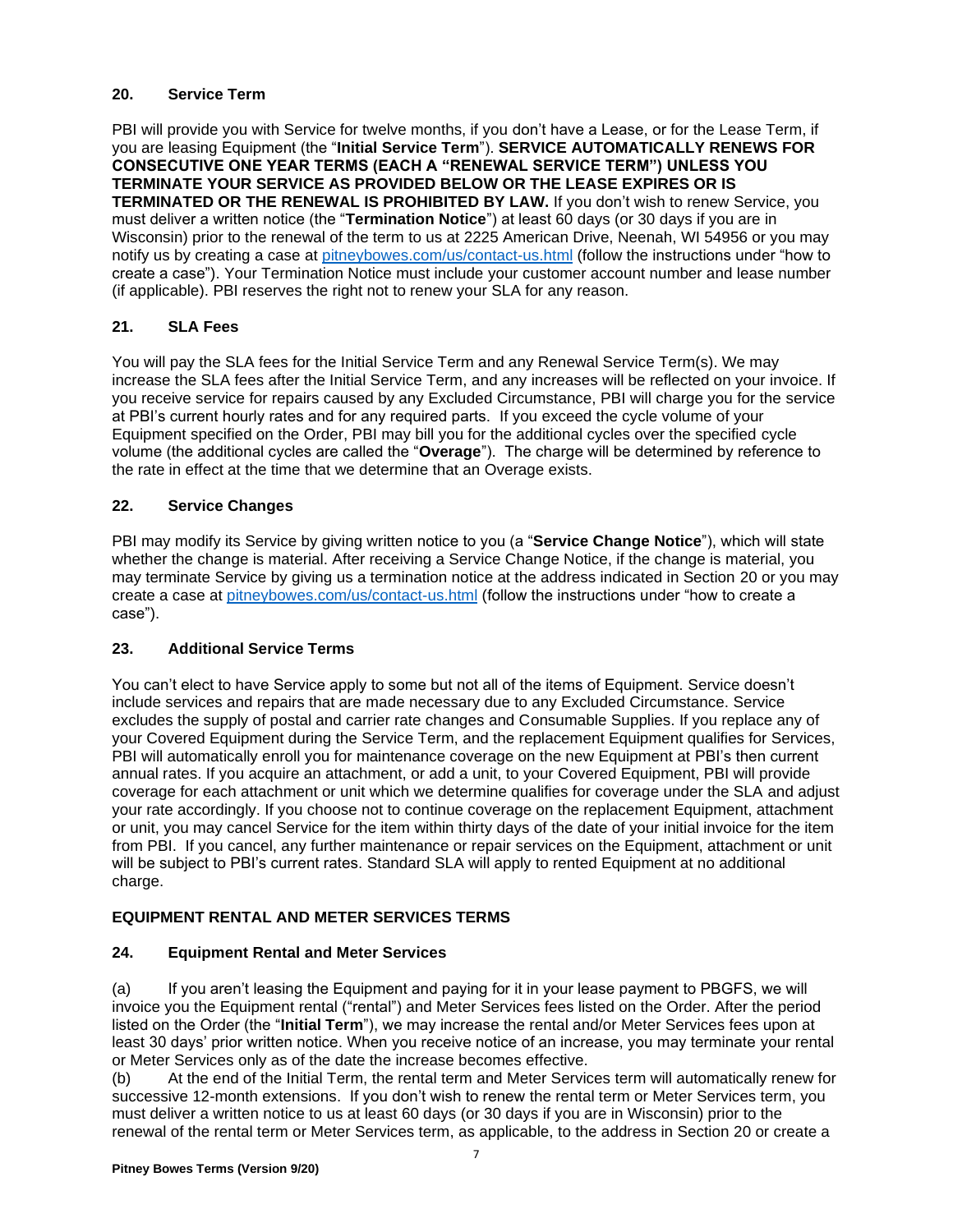case at [pitneybowes.com/us/contact-us.html](http://www.pitneybowes.com/us/contact-us.html) (follow the instructions under "how to create a case"). Upon expiration of the term of the rental or Meter Services, you agree to return Equipment and Meters covered by the rental and Meter Services agreement in their original condition, reasonable wear and tear excepted.

# **25. Postage**

You may transfer funds to The Pitney Bowes Bank, Inc. (the "**Bank**") for deposit into your Postage By Phone® Reserve Account that you maintain with the Bank (your "**Reserve Account**") or you may transfer funds to the United States Postal Service (the "**USPS**") through a lockbox bank (a "**Lockbox Bank**"). See the "USPS Acknowledgment of Deposit" below for more information. Until the end of the Initial Term, we may charge you a fee of up to \$15.00 for refilling your postage. After the Initial Term, we may increase postage refill fees upon 30 days prior written notice. If you participate in any PBI, PBGFS, or Bank postage advance programs (such as Purchase Power), we will advance payment on your behalf to the USPS, subject to repayment by you under the terms of the postage advance program and billed separately from your Meter Services fees.

# **26. Meter Repair or Replacement; Meter Care and Risk of Loss**

If the Meter malfunctions or fails due to reasons other than an Excluded Circumstance, we will repair or replace the Meter. You agree to take proper care of the Meter(s), as stated in this Agreement and any user documentation. You assume all risk of loss or damage to the Meter(s) while you have possession.

# **27. Terms of Use of Meter; Federal Regulations**

You may use the Meter solely for the purpose of processing your mail, provided that you are authorized by the USPS to use the Meter, and that you comply with (i) this Agreement, (ii) any operator guide and (iii) all USPS regulations. You agree to use only attachments or printing devices authorized by us. You must receive our written consent before moving the Equipment or Meter to a different location. Federal regulations require that we own the Meter. Tampering with or misusing the Meter is a violation of federal law. Activities of the USPS, including the payment of refunds for postage by the USPS to clients, will be made in accordance with the current Domestic Mail Manual. If the Meter is used in any unlawful scheme, or isn't used for any consecutive 12 month period, or if you take the Meter or allow the Meter to be taken outside the United States without proper written permission of USPS Headquarters, or if you otherwise fail to abide by the postal regulations and this Agreement regarding care and use of the Meter, then this Agreement and any related Meter Services agreement may be revoked. You acknowledge that any use of a Meter that fraudulently deprives the USPS of revenue can cause you to be subject to civil and criminal penalties applicable to fraud and/or false claims against the United States. The submission of a false or fraudulent statement can result in imprisonment of up to 5 years and fines of up to \$10,000 (18 U.S.C. 1001) and a civil penalty of up to \$5,000 plus an assessment of twice the amount falsely claimed (3 U.S.C. 3802). The mailing of matter bearing a fraudulent postage meter imprint is an example of a violation of these statutes. You are responsible for immediately reporting (within 72 hours or less) the theft or loss of the Meter to us. Failure to comply with this notification provision in a timely manner may result in the denial of refund of any funds remaining on the Meter at the time of loss or theft. You understand that the rules and regulations regarding the use of this Meter as documented in the Domestic Mail Manual may be updated from time to time by the USPS and it is your obligation to comply with any rules and regulations regarding its use.

# **28. Rate Updates and Soft-Guard® Program**

Your Meter or Equipment may require periodic rate updates that you will obtain under our Soft-Guard program. We will provide rate updates only if required due to a postal or carrier change in rate, service, ZIP Code™ or zone change. The Soft-Guard program doesn't cover any change in rates due to custom rate changes, new classes of carrier service, or a change in ZIP Code or zone due to equipment relocation. We won't be responsible for any losses arising out of or resulting from the failure of rating or software downloads to conform to published rates.

# **29. Collection of Information**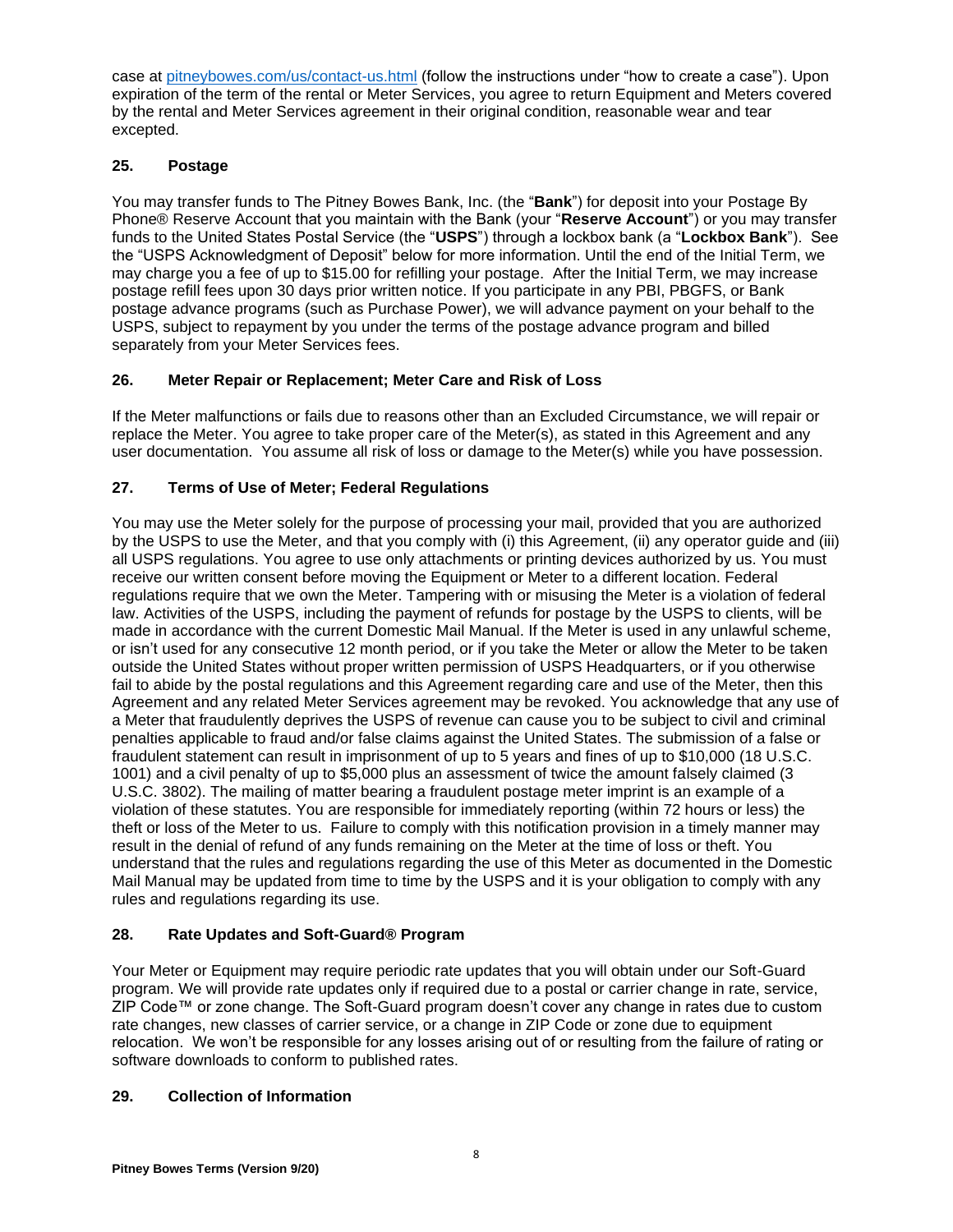You authorize us to access and download information from your Meter or from your PC Postage account. We may disclose this information to the USPS or other authorized governmental entity. We won't share with any third parties (except the USPS or other governmental entity) individually identifiable information that we obtain about you in this manner unless required to by law or court order. We may elect to share aggregate data about our clients' postage usage with third parties.

# **30. Value Based Services**

Value based services are services the USPS provides, including e-Return Receipt and USPS Confirmation Services. Any fees the USPS charges for these services are your responsibility to pay for and are payable the same way that you pay for postage. The USPS is solely responsible for its services. We are not responsible for any malfunctions of any part of the communication link connecting the Meter with the USPS data system. We have the right to terminate the value-based services if the USPS discontinues offering the service or you breach your obligations under this Agreement and fail to cure the breach within thirty days after you have been notified in writing.

# **USPS ACKNOWLEDGEMENT OF DEPOSIT**

### **31. Acknowledgement of Deposit**

This section of the agreement provides you with the sections that the USPS requires we include in any agreement where we are renting a Meter. The USPS requires that we use specific language. The "acknowledgement of deposit" terms are as follows:

- (a) In connection with your use of a Postage Evidencing System, you may transfer funds to the USPS through a Lockbox Bank for the purpose of prepayment of postage on Postage Evidencing Systems, generating evidence of postage (a "**Deposit**"), or you may transfer funds to the Bank for deposit into your Reserve Account.
- (b) To the extent you deposit funds in advance of the use of any evidence of postage, you may make Deposits in the Lockbox Bank account identified as "United States Postal Service CMRS-PB" or make deposits in your Reserve Account, in either case through electronic means, including Automated Clearinghouse Transfers. The USPS may, at its discretion, designate itself or a successor as recipient of Deposits made by you to the Lockbox Bank account described above.
- (c) Any deposit made by you in your Reserve Account is subject to the Postage By Phone® Reserve Account – Agreement and Disclosure Statement governing your Reserve Account.
- (d) Any Deposit made by you in the Lockbox Bank account shall be credited by the USPS only for the payment of evidence of postage. Such Deposits may be commingled with Deposits of other clients. You shall not receive or be entitled to any interest or other income earned on such Deposits.
- (e) The USPS will provide a refund to you for the remaining account balances of Deposits held by the USPS. These refunds are provided in accordance with the rules and regulations governing deposit of funds for evidence of postage, published in the CFR.
- (f) The Lockbox Bank, which shall collect funds on behalf of the USPS, shall provide PBI, on each business day, information as to the amount of each Deposit made to the USPS by you, so that PBI can update its records.
- (g) PBI may deposit funds on your behalf. The USPS will make no advances of funds to you. Any relationship concerning advances of funds is between you and PBI, PBGFS and/or the Bank.
- (h) You acknowledge that the terms of this Acknowledgement may be changed, modified, or revoked by the USPS, with appropriate notice.
- (i) Postal Regulations governing the deposit of funds are published in the CFR or its successor. You acknowledge that you shall be subject to all applicable rules, regulations, and orders of the USPS, including future changes to such rules, regulations, and orders, and such additional terms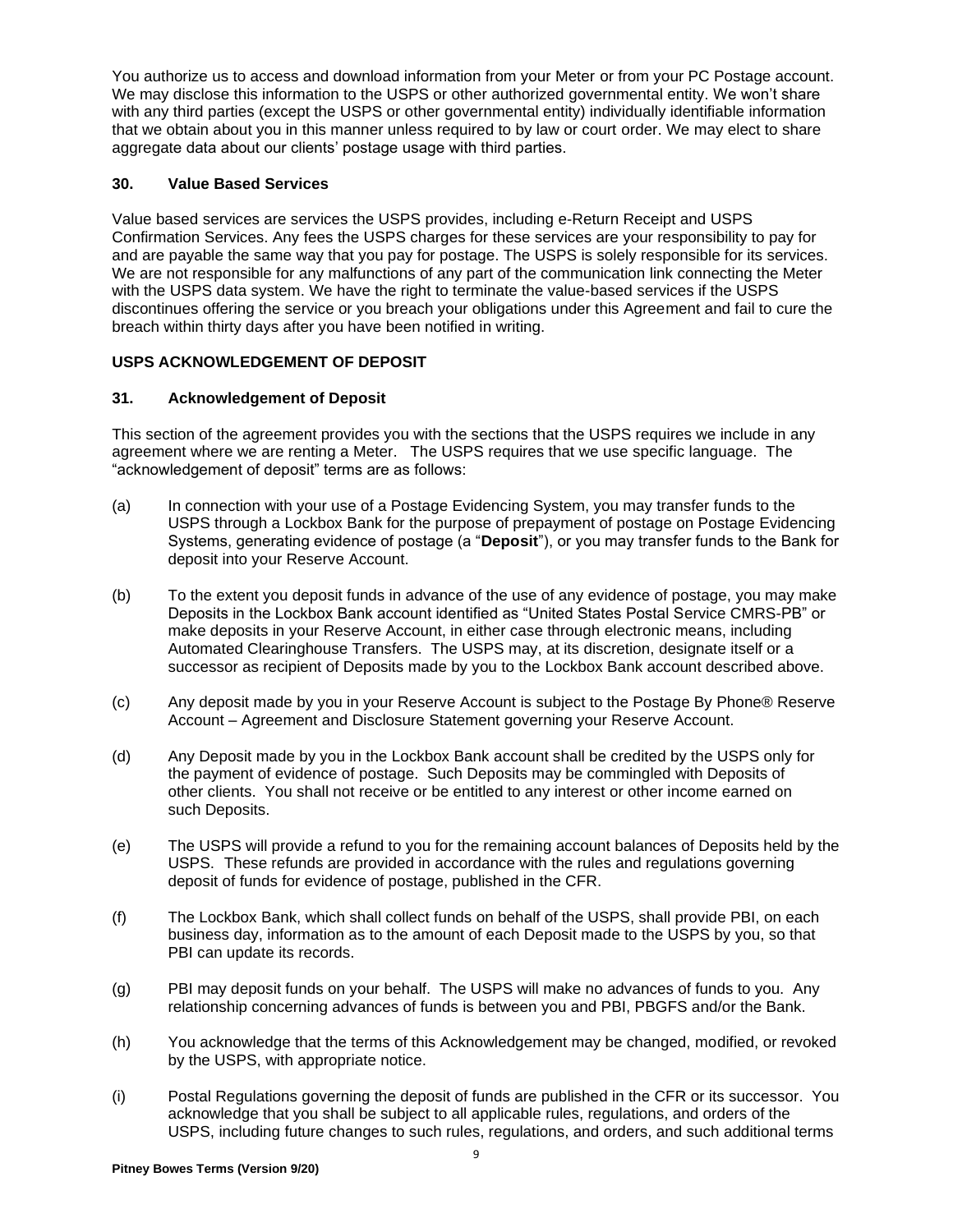and conditions as may be determined in accordance with applicable law. The USPS rules, regulations, and orders shall prevail in the event of any conflict with any other terms and conditions applicable to any Deposit.

# **PURCHASE POWER TERMS**

# **32. Purchase Power Program**

(a) The Purchase Power credit line is a product of the Bank and is not available to individuals for personal, family, or household purposes. In order to participate in the Purchase Power program (the "**Program**"), you must provide the information described in paragraph (h) below. You will receive a set of more specific provisions for the Program within thirty days of the date of this Agreement.

(b) Your Purchase Power account (the "**Account**") will be charged for the amount of postage, products, and services requested and the related fees, if applicable. Unless prohibited by law, you agree to pay the fees and charges of which the Bank has given you notice, including those relating to: (i) applicable transaction or overage fees; (ii) your failure to pay in a timely manner; (iii) your exceeding your credit line; and (iv) fees attributable to the return of any checks.

(c) You will receive a billing statement for each billing cycle in which you have activity in the Account. The Bank may deliver any statement electronically to the email address that is on file for you. Payments are due by the due date shown on your billing statement. You may pay the entire balance due or a portion of the balance, provided that you pay at least the minimum payment shown on the statement. In the event of a partial payment, you will be responsible for the unpaid balance.

(d) (i) By using the Program, you agree that whenever there is an unpaid balance outstanding on the Account which is not paid in full by the due date shown on your billing statement, the Bank will charge you, and you will pay, interest on the unpaid balance of the Account from time to time, for each day from the date the transaction is posted to the Account until the date the unpaid balance is paid in full, at a variable rate equal to the Annual Percentage Rate applicable to the Account from time to time. (ii) The Annual Percentage Rate applicable to the Account will be: the greater of (x) 22% and (y) the sum of the highest "Prime Rate" published in the "Money Rates" section of *The Wall Street Journal* on the last business day of the month and the margin set forth below (the sum of the margin and the Prime Rate is herein called the "Floating Rate"). The Annual Percentage Rate will be adjusted on a monthly basis based on any fluctuation in the Floating Rate, if applicable. Any change in the Annual Percentage Rate based on the calculation described in this section will become effective on the first day of your next billing cycle. (iii) The margin which will be added to the Prime Rate to determine the Floating Rate will be 14.75% (using the Prime Rate in effect as of December 31, 2019, the daily periodic rate would be .05342% and the corresponding annual percentage rate would be 19.50%). (iv) The Account balance that is subject to a finance charge each day will include (x) outstanding balances, minus any payments and credits received by the Bank on the Account that day, and (y) unpaid interest, fees, and other charges on the Account. (v) The Bank will charge a minimum finance charge of \$1.00 in any billing cycle if the finance charge as calculated above is less than \$1.00. (vi) Each payment that you make will be applied to reduce the outstanding balance of the Account and replenish your available credit line. (vii) The Bank may refuse to extend further credit if the amount of a requested charge plus your existing balance exceeds your credit limit.

(e) The Bank may at any time close or suspend the Account, and may refuse to allow further charges to the Account. Cancellation or suspension will not affect your obligation to pay any amounts you owe.

(f) The Bank can amend any of the provisions and terms related to the Program at any time by written notice to you (including by electronic notice via the email address that is then on file for you). You are consenting to electronic delivery of any amendments to the Program terms. Each time you use the Program, you are signifying your acceptance of the terms then in effect. An amendment becomes effective on the date stated in the notice and will apply to any outstanding balance on the Account. The Bank may terminate the Program at any time and will notify you in the event of any termination. Any outstanding obligation will survive termination of the Program.

(g) The Program and any advances are governed by and construed in accordance with the laws of the State of Utah and applicable federal law.